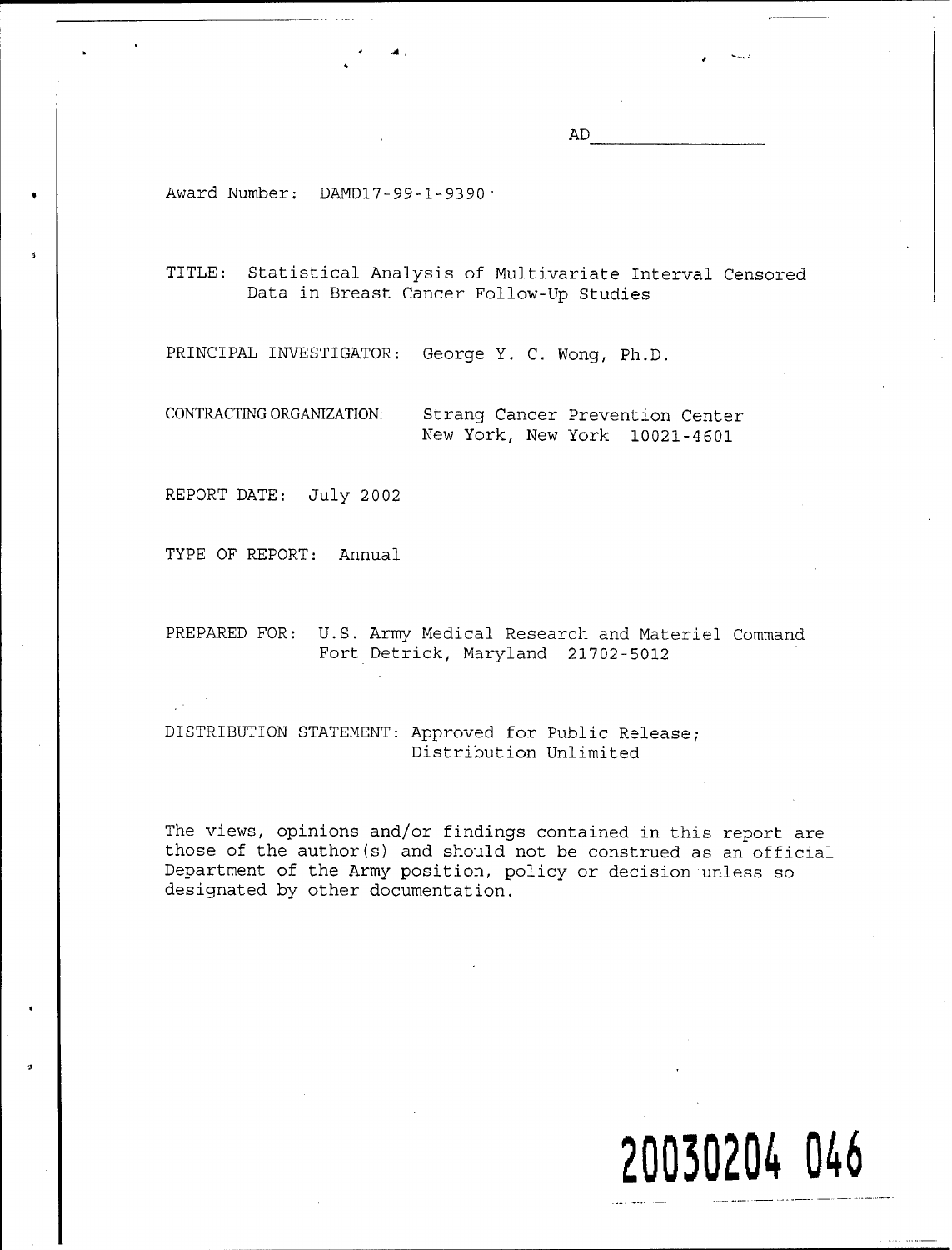| 4<br><b>REPORT DOCUMENTATION PAGE</b>                                                                                                                                                                                                                                                                                                                                                                                            |                                                                                                                                                                                                           |                                                               | Form Approved<br>OMB No. 074-0188                  |                                                                 |  |
|----------------------------------------------------------------------------------------------------------------------------------------------------------------------------------------------------------------------------------------------------------------------------------------------------------------------------------------------------------------------------------------------------------------------------------|-----------------------------------------------------------------------------------------------------------------------------------------------------------------------------------------------------------|---------------------------------------------------------------|----------------------------------------------------|-----------------------------------------------------------------|--|
| Public reporting burden for this collection of information is estimated to average 1 hour per response, including the time for reviewing instructions, searching existing data sources, gathering and maintaining<br>the data needed, and completing and reviewing this collection of information. Send comments regarding this burden estimate or any other aspect of this collection of information, including suggestions for |                                                                                                                                                                                                           |                                                               |                                                    |                                                                 |  |
| reducing this burden to Washington Headquarters Services, Directorate for Information Operations and Reports, 1215 Jefferson Davis Highway, Suite 1204, Arlington, VA 22202-4302, and to the Office of<br>Management and Budget, Paperwork Reduction Project (0704-0188), Washington, DC 20503                                                                                                                                   |                                                                                                                                                                                                           |                                                               |                                                    |                                                                 |  |
| 1. AGENCY USE ONLY (Leave blank)   2. REPORT DATE                                                                                                                                                                                                                                                                                                                                                                                |                                                                                                                                                                                                           | 3. REPORT TYPE AND DATES COVERED                              |                                                    |                                                                 |  |
| 4. TITLE AND SUBTITLE                                                                                                                                                                                                                                                                                                                                                                                                            | July 2002                                                                                                                                                                                                 | Annual (1 Jul 01 - 30 Jun 02)                                 |                                                    |                                                                 |  |
|                                                                                                                                                                                                                                                                                                                                                                                                                                  |                                                                                                                                                                                                           |                                                               | <b>5. FUNDING NUMBERS</b><br>DAMD17-99-1-9390      |                                                                 |  |
| Statistical Analysis of Multivariate Interval<br>Censored Data in Breast Cancer Follow-Up Studies                                                                                                                                                                                                                                                                                                                                |                                                                                                                                                                                                           |                                                               |                                                    |                                                                 |  |
|                                                                                                                                                                                                                                                                                                                                                                                                                                  |                                                                                                                                                                                                           |                                                               |                                                    |                                                                 |  |
| 6. AUTHOR(S)                                                                                                                                                                                                                                                                                                                                                                                                                     |                                                                                                                                                                                                           |                                                               |                                                    |                                                                 |  |
| George Y. C. Wong, Ph.D.                                                                                                                                                                                                                                                                                                                                                                                                         |                                                                                                                                                                                                           |                                                               |                                                    |                                                                 |  |
|                                                                                                                                                                                                                                                                                                                                                                                                                                  |                                                                                                                                                                                                           |                                                               |                                                    |                                                                 |  |
|                                                                                                                                                                                                                                                                                                                                                                                                                                  |                                                                                                                                                                                                           |                                                               |                                                    |                                                                 |  |
| 7. PERFORMING ORGANIZATION NAME(S) AND ADDRESS(ES)                                                                                                                                                                                                                                                                                                                                                                               |                                                                                                                                                                                                           |                                                               | 8. PERFORMING ORGANIZATION<br><b>REPORT NUMBER</b> |                                                                 |  |
| Strang Cancer Prevention Center                                                                                                                                                                                                                                                                                                                                                                                                  |                                                                                                                                                                                                           |                                                               |                                                    |                                                                 |  |
| New York, New York 10021-4601                                                                                                                                                                                                                                                                                                                                                                                                    |                                                                                                                                                                                                           |                                                               |                                                    |                                                                 |  |
|                                                                                                                                                                                                                                                                                                                                                                                                                                  |                                                                                                                                                                                                           |                                                               |                                                    |                                                                 |  |
| E-MAIL:                                                                                                                                                                                                                                                                                                                                                                                                                          |                                                                                                                                                                                                           |                                                               |                                                    |                                                                 |  |
| gwong@strang.org<br>9. SPONSORING / MONITORING AGENCY NAME(S) AND ADDRESS(ES)                                                                                                                                                                                                                                                                                                                                                    |                                                                                                                                                                                                           |                                                               | <b>10. SPONSORING / MONITORING</b>                 |                                                                 |  |
|                                                                                                                                                                                                                                                                                                                                                                                                                                  |                                                                                                                                                                                                           |                                                               | <b>AGENCY REPORT NUMBER</b>                        |                                                                 |  |
| U.S. Army Medical Research and Materiel Command                                                                                                                                                                                                                                                                                                                                                                                  |                                                                                                                                                                                                           |                                                               |                                                    |                                                                 |  |
| Fort Detrick, Maryland 21702-5012                                                                                                                                                                                                                                                                                                                                                                                                |                                                                                                                                                                                                           |                                                               |                                                    |                                                                 |  |
|                                                                                                                                                                                                                                                                                                                                                                                                                                  |                                                                                                                                                                                                           |                                                               |                                                    |                                                                 |  |
|                                                                                                                                                                                                                                                                                                                                                                                                                                  |                                                                                                                                                                                                           |                                                               |                                                    |                                                                 |  |
| <b>11. SUPPLEMENTARY NOTES</b>                                                                                                                                                                                                                                                                                                                                                                                                   |                                                                                                                                                                                                           |                                                               |                                                    |                                                                 |  |
|                                                                                                                                                                                                                                                                                                                                                                                                                                  |                                                                                                                                                                                                           |                                                               |                                                    |                                                                 |  |
|                                                                                                                                                                                                                                                                                                                                                                                                                                  |                                                                                                                                                                                                           |                                                               |                                                    |                                                                 |  |
| 12a. DISTRIBUTION / AVAILABILITY STATEMENT<br>Approved for Public Release; Distribution Unlimited                                                                                                                                                                                                                                                                                                                                |                                                                                                                                                                                                           |                                                               |                                                    | <b>12b. DISTRIBUTION CODE</b>                                   |  |
|                                                                                                                                                                                                                                                                                                                                                                                                                                  |                                                                                                                                                                                                           |                                                               |                                                    |                                                                 |  |
|                                                                                                                                                                                                                                                                                                                                                                                                                                  |                                                                                                                                                                                                           |                                                               |                                                    |                                                                 |  |
| 13. ABSTRACT (Maximum 200 Words)                                                                                                                                                                                                                                                                                                                                                                                                 |                                                                                                                                                                                                           |                                                               |                                                    |                                                                 |  |
|                                                                                                                                                                                                                                                                                                                                                                                                                                  |                                                                                                                                                                                                           | The overall objective of our research proposal is nonparamet- |                                                    |                                                                 |  |
|                                                                                                                                                                                                                                                                                                                                                                                                                                  | ric inference of the joint survival function $S(x_1, , x_d) = Pr(X_1 > x_1, , X_d > x_d)$ of d.                                                                                                           |                                                               |                                                    |                                                                 |  |
|                                                                                                                                                                                                                                                                                                                                                                                                                                  | $(2 2)$ time-to-event variables $X_1, , X_d$ , each of which is subject to interval censoring. The                                                                                                        |                                                               |                                                    |                                                                 |  |
|                                                                                                                                                                                                                                                                                                                                                                                                                                  | standard estimator of S is the generalized maximum likelihood estimator (GMLE) $\hat{S}$ . How-                                                                                                           |                                                               |                                                    |                                                                 |  |
|                                                                                                                                                                                                                                                                                                                                                                                                                                  | ever, $\tilde{S}$ cannot be expressed in a closed-form expression and its statistical properties have<br>not been studied in the multivariate case. The technical objectives of this pioneer method-      |                                                               |                                                    |                                                                 |  |
|                                                                                                                                                                                                                                                                                                                                                                                                                                  | ological research proposal are to develop asymptotic generalized maximal likelihood (GML)                                                                                                                 |                                                               |                                                    |                                                                 |  |
|                                                                                                                                                                                                                                                                                                                                                                                                                                  | inference of $S$ and to derive efficient computational algorithms for the GML procedure. In                                                                                                               |                                                               |                                                    |                                                                 |  |
|                                                                                                                                                                                                                                                                                                                                                                                                                                  | our third year of research, we have investigated the asymptotic behavior of the GMLE $\hat{\rho}$                                                                                                         |                                                               |                                                    |                                                                 |  |
|                                                                                                                                                                                                                                                                                                                                                                                                                                  | of the correlation coefficient $\rho$ between a pair of time-to-event variables. We have estab-                                                                                                           |                                                               |                                                    |                                                                 |  |
|                                                                                                                                                                                                                                                                                                                                                                                                                                  | lished consistency and asymptotic normality for $\hat{\rho}$ under the assumption that the censoring<br>distribution is discrete and finite. The results will be useful to breast cancer researchers pur- |                                                               |                                                    |                                                                 |  |
|                                                                                                                                                                                                                                                                                                                                                                                                                                  | suing chemoprevention intervention trials involving multiple surrogate endpoint biomarkers,                                                                                                               |                                                               |                                                    |                                                                 |  |
|                                                                                                                                                                                                                                                                                                                                                                                                                                  | and genetic epidemiologists conducting studies on familial aggregation of breast cancer and                                                                                                               |                                                               |                                                    |                                                                 |  |
| related cancers.                                                                                                                                                                                                                                                                                                                                                                                                                 |                                                                                                                                                                                                           |                                                               |                                                    |                                                                 |  |
| <b>14. SUBJECT TERMS</b>                                                                                                                                                                                                                                                                                                                                                                                                         |                                                                                                                                                                                                           |                                                               |                                                    | <b>15. NUMBER OF PAGES</b>                                      |  |
| breast cancer, multivariate interval censored data, generalized maximum<br>likelihood, consistency, asymptotic normality and efficiency                                                                                                                                                                                                                                                                                          |                                                                                                                                                                                                           |                                                               |                                                    | 10                                                              |  |
|                                                                                                                                                                                                                                                                                                                                                                                                                                  |                                                                                                                                                                                                           |                                                               |                                                    | 16. PRICE CODE                                                  |  |
| <b>17. SECURITY CLASSIFICATION</b>                                                                                                                                                                                                                                                                                                                                                                                               | <b>18. SECURITY CLASSIFICATION</b>                                                                                                                                                                        | <b>19. SECURITY CLASSIFICATION</b>                            |                                                    | 20. LIMITATION OF ABSTRACT                                      |  |
| OF REPORT<br>Unclassified                                                                                                                                                                                                                                                                                                                                                                                                        | OF THIS PAGE<br>Unclassified                                                                                                                                                                              | <b>OF ABSTRACT</b><br>Unclassified                            |                                                    | Unlimited                                                       |  |
| NSN 7540-01-280-5500                                                                                                                                                                                                                                                                                                                                                                                                             |                                                                                                                                                                                                           |                                                               |                                                    |                                                                 |  |
|                                                                                                                                                                                                                                                                                                                                                                                                                                  |                                                                                                                                                                                                           |                                                               | 298-102                                            | Standard Form 298 (Rev. 2-89)<br>Prescribed by ANSI Std. Z39-18 |  |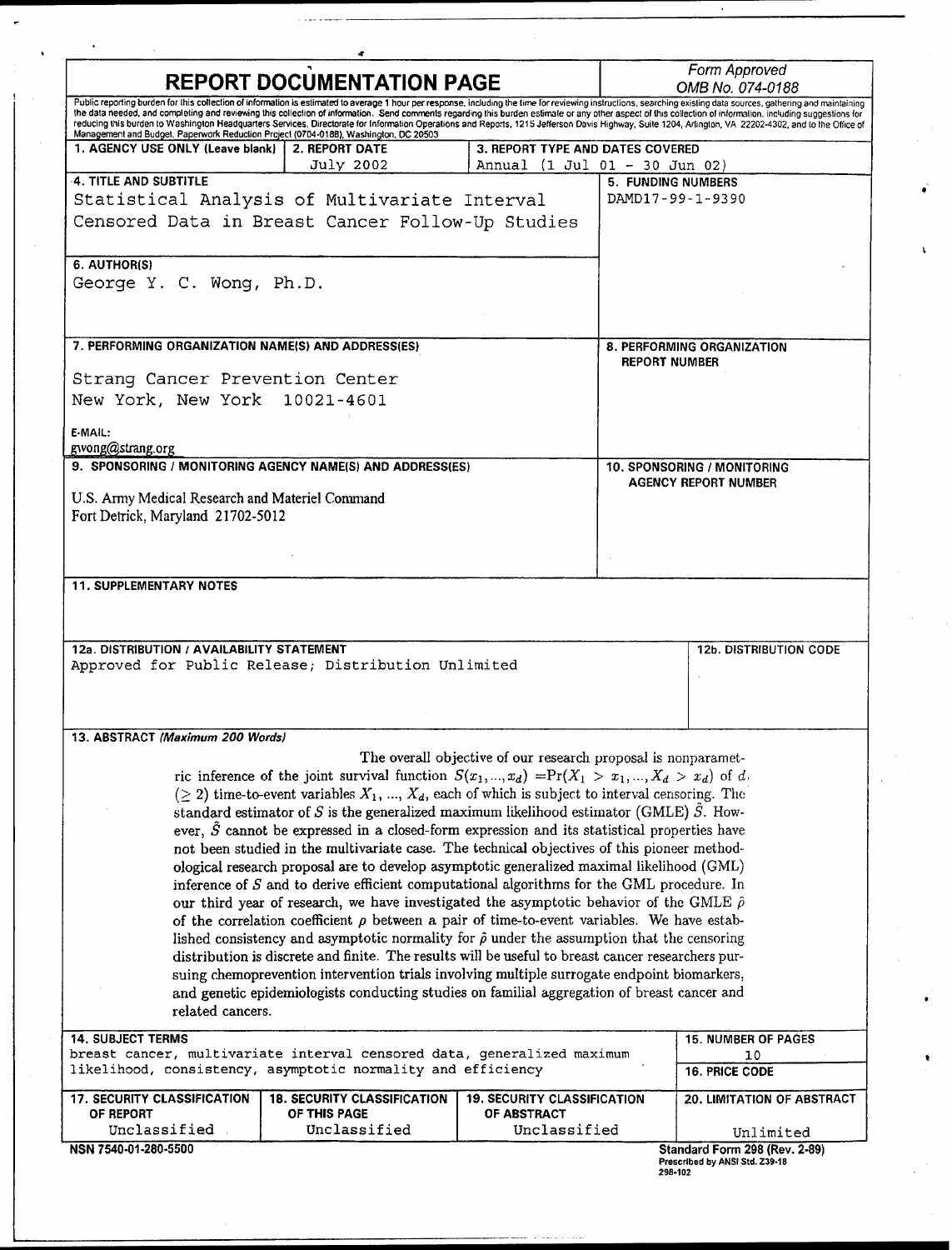#### FOREWORD

Opinions, interpretations, conclusions and recommendations are those of the author and are not necessarily endorsed by the U.S. Army.

Where copyrighted material is quoted, permission has been obtained to use such material.

Where material from documents designated for limited distribution is quoted, permission has been obtained to use the material.

Citations of commercial organizations and trade names in this report do not constitute an official Department of Army endorsement or approval of the products or services of these organizations.

 $N/A$  In conducting research using animals, the investigator(s) adhered to the "Guide for the Care and Use of Laboratory Animals," prepared by the Committee on Care and use of Laboratory Animals of the Institute of Laboratory Resources, national Research Council (NIH Publication No. 86-23, Revised 1985).

 $N/A$  For the protection of human subjects, the investigator(s) adhered to policies-of applicable Federal Law 45 CFR 46.

N/A In conducting research utilizing recombinant DNA technology, the investigator(s) adhered to current guidelines promulgated by the National Institutes of Health.

**NIA** In the conduct of research utilizing recombinant DNA, the investigator(s) adhered to the NIH Guidelines for Research Involving Recombinant DNA Molecules.

**3**

N/A In the conduct of research involving hazardous organisms, the investigator(s) adhered to the CDC-NIH Guide for Biosafety in Microbiological and Biomedical Laboratories.

Jeorf Honz<br>1/29/02<br>principal Envertigiter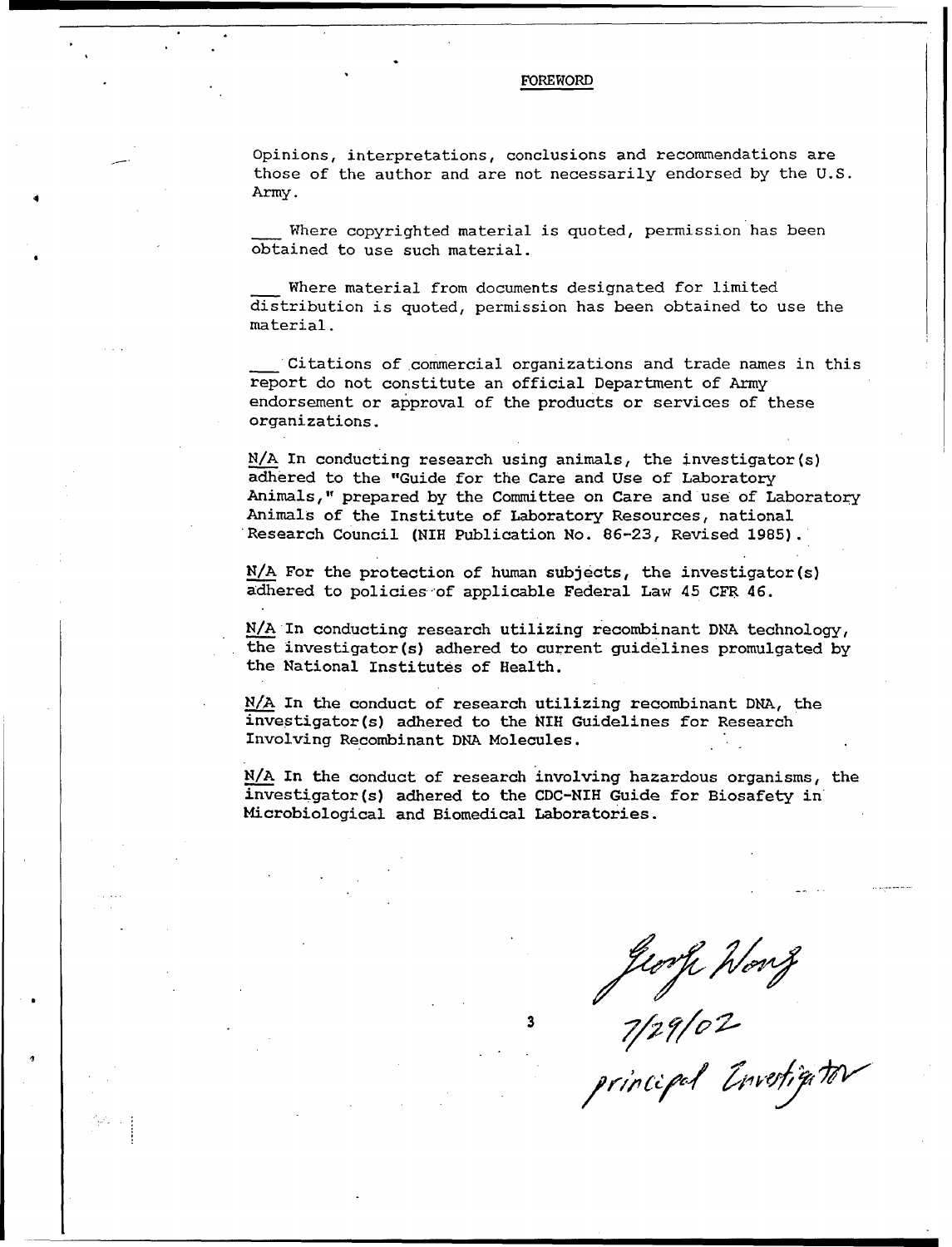# **A.** TABLE OF **CONTENTS**

| <b>Front Cover</b>                                 |         |
|----------------------------------------------------|---------|
| <b>Report Documentation Page</b>                   | 2       |
| Foreword                                           | 3       |
| A. Table of contents                               | 4       |
| <b>B.</b> Introduction                             | $5-6$   |
| C. Body                                            | $6 - 8$ |
| D. Key research accomplishments in the second year | 9       |
| E. Reportable outcomes                             | 9       |
| F. Conclusions                                     | 9       |
| G. References                                      | 10      |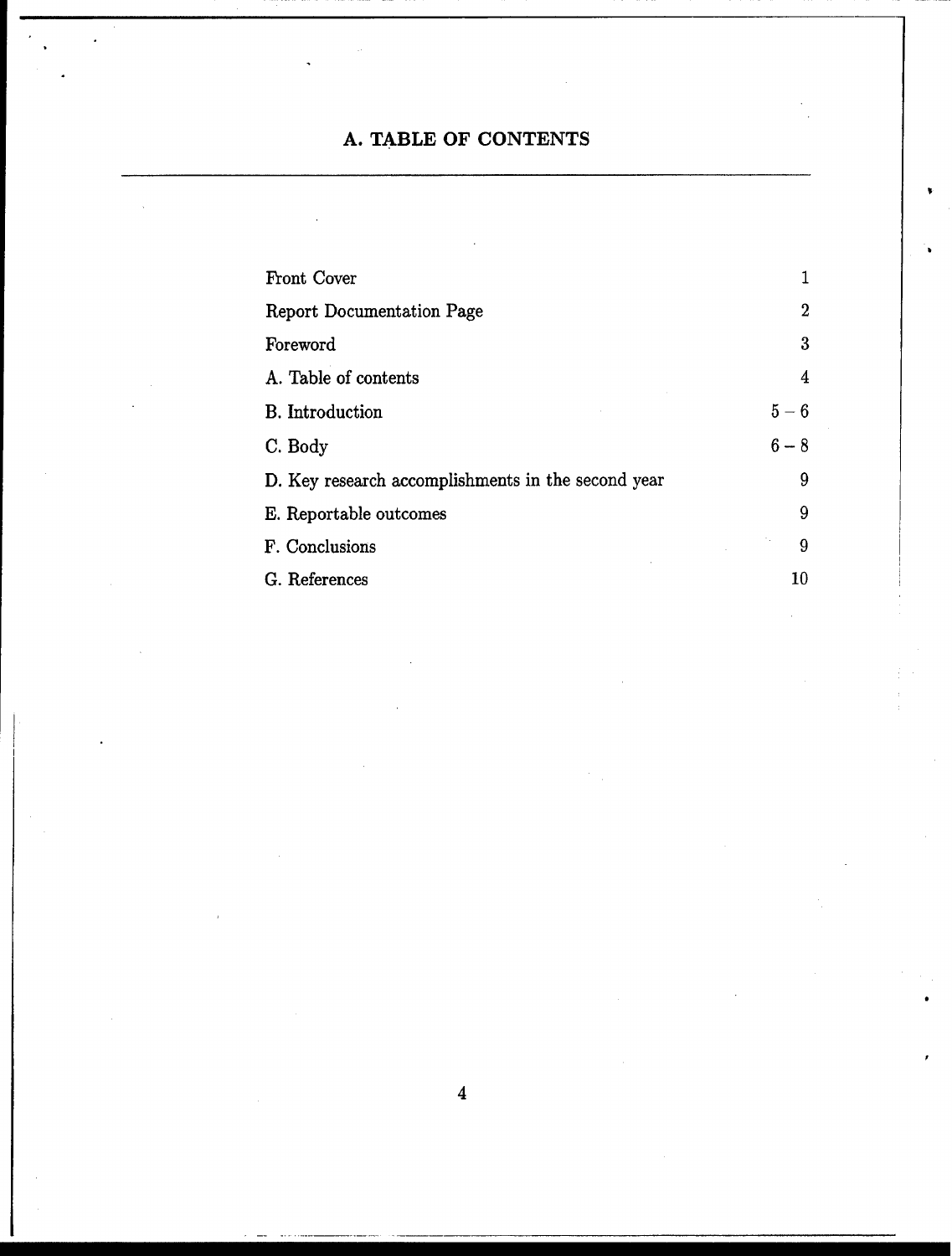# B. INTRODUCTION

Interval-censored (IC) data are encountered in three areas of breast cancer research. The most common application is in clinical relapse follow-up studies in which the study endpoint is disease-free survival. When a patient relapses, it is usually known that the relapse takes place between two follow-up visits, and the exact time to relapse is unknown. In statistics, we say relapse time is interval censored. Interval censoring is also encountered in breast cancer registry studies in which information on family history of cancer is updated periodically. The Strang Breast Surveillance Program for women at increased risk for breast cancer, for instance, has enlisted over 800 women with complete pedigree information which is verified and updated continuously. Family history data such as age at diagnosis of a specific cancer, or a benign but risk-conferring condition, are obtained from each registrant at each update. Time to a cancer event, and definitely time to first detection of a benign condition, are at best known to fall in the time interval between the last update and age at diagnosis. A third but increasingly important area of application of interval censoring is in breast cancer chemoprevention experiments or prevention trials, which involve the observation of one or more surrogate endpoint biomarkers (SEB) over time. The scientific question of interest here is the estimation of time for the SEB to reach a target value, and time from cessation of intake of a chemopreventive agent to the loss of its protective effect. Unfortunately, the exact values of both these time variables are known only to lie in between two successive assay inspection times.

Let X denote a time-to-event variable with distribution  $F(x) = Pr(X \leq x)$ , or equivalently, survival function  $S(x) = 1 - F(x)$ . In interval censoring, X is not observed and is known only to lie in an observable interval  $(L, R)$ . In our previous DOD funded grant, we have made fundamental contributions to both the theory of the generalized maximum likelihood (GML) estimation of **S,** and the computation in connection with the inference of GML estimator (GMLE)  $\hat{S}$  of  $S$ . These contributions are restricted to the case of univariate interval-censored data.

Multivariate interval censoring involves  $d \geq 2$  correlated X variables, each of which is subject to interval censoring. The main statistical concern here is the GML estimation of the joint survival function  $S(x_1, ..., x_d) = Pr(X_1 > x_1, ..., X_d > x_d)$ , and the correlations among the variables. Our interest in multivariate IC data is driven by needs arising from two related areas of breast cancer research at Strang. First, our investigators in the Strang Cancer Genetics Program want to study various patterns of familial aggregation of breast, ovarian and other forms of cancer using family history data from the Strang Breast

**5**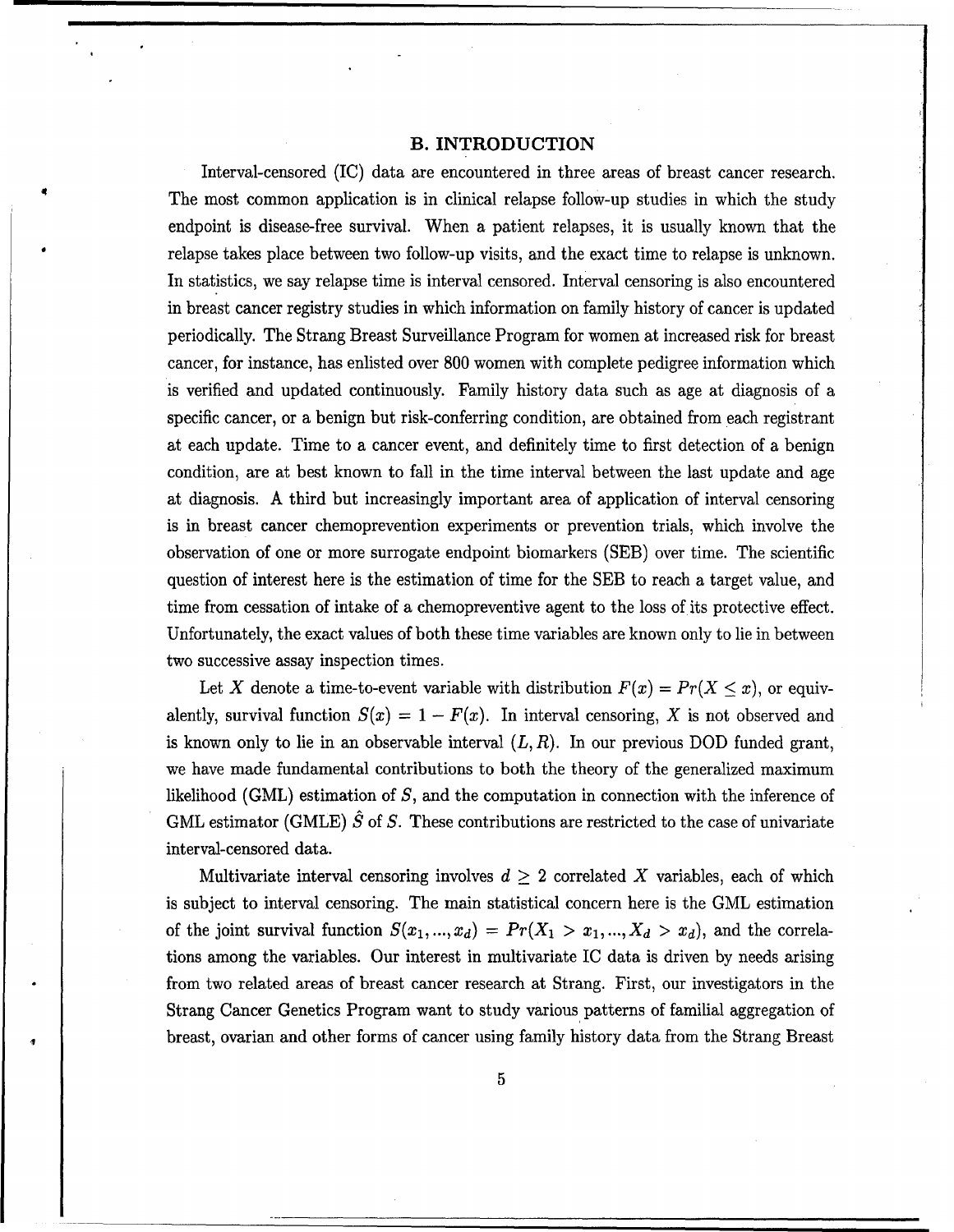Surveillance Program. Studies of familial early onset of breast cancer, breast-ovarian and breast-prostate associations will lead to multivariate IC data of high dimensions; therefore, a proper statistical procedure together with a feasible software to deal with such data are very much needed. Second, we are conducting a one-year chemoprevention trial of indole-3 carbinol (13C) for breast cancer prevention. In this prevention trial we are monitoring the levels of two SEB's, a urinary estrogen metabolite ratio and a blood counterpart, both of which are subject to interval censoring. An earlier dose-ranging study of I3C conducted by Wong et al [1] has been published.

Statistical analysis of multivariate IC data has never been attempted. In the multivariate situation, modeling of the intercorrelated time-to-event variables and their dependency structure will require a great deal of innovative thinking; moreover, GML computation in realistic sample sizes can be prohibitively difficult.

The overall aim of this research proposal is to develop statistical inference for multivariate interval-censored data that are encountered in breast cancer chemoprevention trials employing multiple surrogate endpoint biomarkers, and in breast cancer registry follow-up studies of familial aggregation of breast and other forms of cancer. Asymptotic generalized maximum likelihood theory has been investigated and computer software package for maximum likelihood inference and Kaplan-Meier type survival plots has been implemented.

#### **C.** BODY

Consider nonparametric estimation of the joint survival function  $S(x_1, ..., x_d)$  $Pr(X_1 > x_1, ..., X_d > x_d)$  of  $d \geq 2$  intercorrelated time-to-event variables  $X_1, ..., X_d$ , each of which is subject to interval censoring. For ease of presentation and without any loss of generality, we shall restrict our discussion to the bivariate case  $\underline{X} = (X_1, X_2)$ .

Let  $(U_i, V_i)$  denote two consecutive follow-up times corresponding to  $X_i$ , and  $(L_i, R_i)$ denote the <u>observable</u> interval-censored (IC) data for  $X_i$  defined as

$$
(L_i, R_i) = \begin{cases} (0, U_i) & \text{if } X_i \le U_i, \\ (U_i, V_i) & \text{if } U_i < X_i \le V_i, \\ (V_i, +\infty) & \text{if } X_i > V_i, \end{cases} \tag{1}
$$

for  $i = 1, 2$ . Under this two-dimensional interval censorship model, data are always interval censored, i.e.,  $L_i < R_i$  with probability one. If we allow the possibility of having exact observations in the data, so that

$$
L_i = R_i = X_i,\tag{2}
$$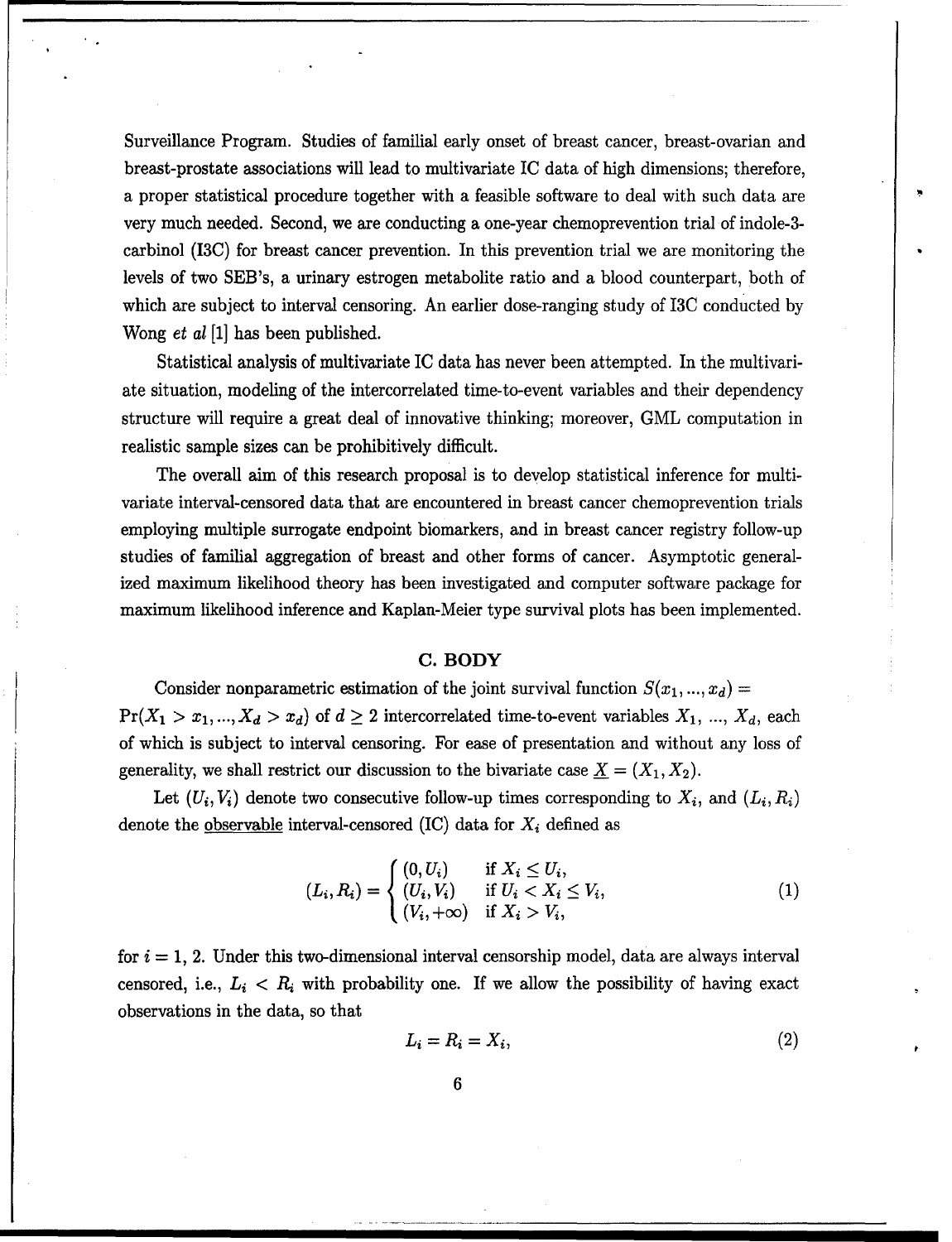then (1) and (2) together define a two-dimensional mixed interval censorship model.

Let  $B_i$  denote any one of  $[0, U_i]$ ,  $(U_i, V_i]$  and  $(V_i, +\infty)$ . Therefore, a bivariate IC data point is a rectangular region in  $\mathcal{R}^2$  taking one of the nine forms in  $\mathcal{B} = \{B_k \times B_l : k, l = 1, 2, \ldots, l\}$ 1,2,3}. Given a sample of size n, the observations  $(L_{i1}, R_{i1}, L_{i2}, R_{i2})$  can be represented by rectangle subsets  $I_i \in \mathcal{B}$ , for  $i = 1, ..., n$ . Define a <u>maximal intersection</u> (MI) A of the observable rectangles  $I_1$ , ...,  $I_n$ , to be a nonempty finite intersection of the  $I_i$ 's such that  $A \cap I_i = \emptyset$  or A, for each i. Let  $A_1, ..., A_m$ , denote the distinct maximal intersections with respect to  $I_1, ..., I_n$ .

The generalized likelihood function of S is given by  $\Lambda_n = \mu_S(I_1) \times \cdots \times \mu_S(I_n)$ , where  $\mu_S(\cdot)$  is the probability measure induced by S. Wong and Yu [2] show that the GMLE  $\hat{S}$ , which maximizes  $\Lambda_n$ , must assign all the probability masses  $s_1$ , ...,  $s_m$  to  $A_1$ , ...,  $A_m$ . In general,  $\hat{S}$  has to be obtained iteratively. Since  $\hat{S}$  is also a self-consistent estimate (SCE), we can implement the SCE algorithm by solving for  $\hat{s}_1, ..., \hat{s}_m$  in

$$
s_j = \frac{1}{n} \sum_{i=1}^n \frac{\delta_{ij} s_j}{\sum_{k=1}^m \delta_{ik} s_k},
$$

 $j = 1, ..., m$ , where  $\delta_{ij} = 1[A_j \subset I_i], 1[\cdot]$  denoting the indicator function, and obtain an SCE of *S(x)*

$$
\tilde{S}(\underline{x}) = \sum_{A_j \subset (x_1, +\infty) \times \cdots \times (x_d, +\infty)} \hat{s}_j.
$$

With starting values  $s_j^{(0)} = 1/m$  for all j,  $\tilde{S}(\underline{x})$  is the GMLE at convergence.

In the first and second years of our research, we have established consistency and asymptotic normality of the GMLE  $\hat{S}(x)$  under both discrete and continuous assumptions. Additionally, we have derived asymptotic properties of the weighted Kaplan-Meier test statistics given by

$$
D = \int_{\underline{x} \geq 0} W(\underline{x}) (\hat{S}_A(\underline{x}) - \hat{S}_B(\underline{x})) d\underline{x},
$$

where  $W(\cdot)$  is a given weight function, and A and B refer to two comparison conditions.

A key feature of multivariate IC data and a parameter of substantive importance is the correlation coefficient  $\rho$  between pair of the X variables, say  $X_1$  and  $X_2$ . The GMLE of  $\rho(X_1, X_2)$  is  $\hat{\rho}(x_1,x_2)$ 

$$
=\frac{\int\int x_1x_2d\hat{F}(x_1,x_2)-\int\int x_1d\hat{F}(x_1,x_2)\int\int x_2d\hat{F}(x_1,x_2)}{\{[\int\int x_1^2d\hat{F}(x_1,x_2)-(\int\int x_1d\hat{F}(x_1,x_2))^2][\int\int x_2^2d\hat{F}(x_1,x_2)(\int\int x_2d\hat{F}(x_1,x_2))^2]\}^{1/2}}.
$$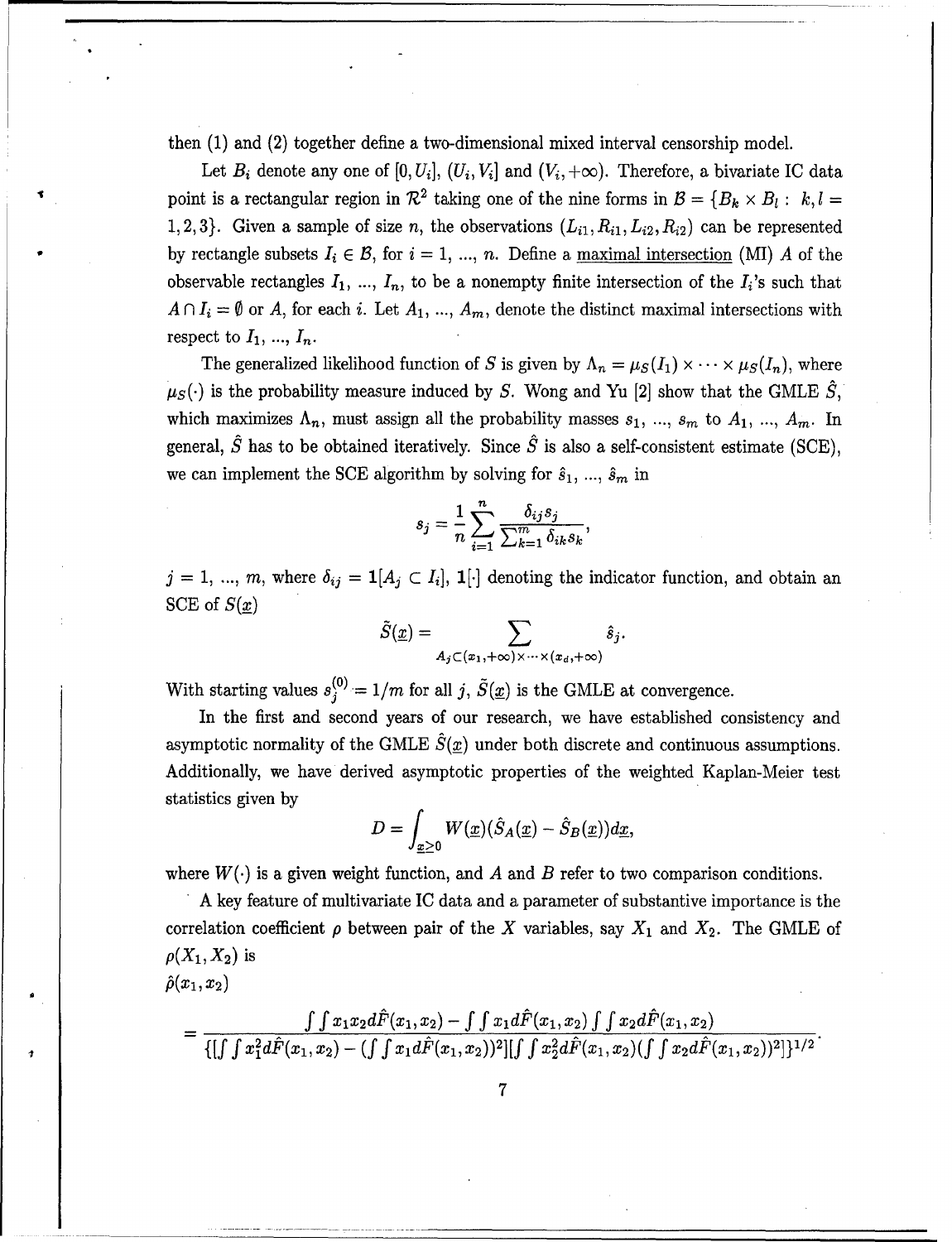In a follow-up study involving interval censoring, it is often the case that not all events will take place by the end of the study. In this situation,  $\hat{\rho}$  will not provided a consistent estimate of  $\rho$ . Let  $\tau$  denote the largest follow-up time. A more appropriate correlation coefficient to consider is

$$
\rho_\tau(x_1,x_2)=\frac{Cov(X_1,X_2|X_1,X_2\leq \tau)}{\sqrt{Var(X_1|X_1\leq \tau)Var(X_2|X_2\leq \tau)}}.
$$

 $\hat{F}$ , the GMLE of  $F_o$ , is a discrete cdf with discontinuity points at the upper-right vertexes of the maximum intersections. Without loss of generality, let  $a_1 < \cdots < a_m$  be the set of partition points of the real line such that the set  $\{(a_i, a_j) : i, j \in \{0, 1, ..., m, m + 1\}\}\$ contains all the discontinuity points of  $\hat{F}$ , where  $a_0 = -\infty$  and  $a_{m+1} = \infty$ . Let  $\hat{s}_{ij}$  denote the GMLE of the bivariate probability weight assigned to  $(a_i, a_j)$  by  $\hat{F}$ . The GMLE of  $\rho_{\tau}$ is given by

$$
\hat{\rho}_{\tau} = \frac{E_{00}E_{12} - E_{10}E_{02}}{\sqrt{[E_{00}E_{11} - (E_{10})^2][E_{00}E_{22} - (E_{02})^2]}};
$$

where  $E_{12} = \sum_{a_i, a_j < \infty} a_i a_j \hat{s}_{ij}$ ,  $E_{00} = \sum_{a_i, a_j < \infty} \hat{s}_{ij}$ ,  $E_{10} = \sum_{a_i, a_j < \infty} a_i \hat{s}_{ij}$ ,  $E_{02} = \sum_{a_i, a_j < \infty} a_j \hat{s}_{ij}, E_{11} = \sum_{a_i, a_j < \infty} a_i^2 \hat{s}_{ij}, \text{ and } E_{22} = \sum_{a_i, a_j < \infty} a_j^2 \hat{s}_{ij}.$ 

From the consistency results of Wong and Yu [2], and Yu [3] we can show that  $\hat{\rho}_{\tau}$  is consistent under the assumption that the union of the support sets of censoring variables is dense. Moreover, if the range of the censoring vector is finite,  $\hat{\rho}_{\tau}$  can be shown to be asymptotically normally distributed. The asymptotic variance of  $\hat{\rho}_{\tau}$  can be estimated by

$$
\hat{\sigma}^2 = B\mathcal{I}^{-1}B',
$$

where  $B = \frac{\partial \rho_{\tau}}{\partial S}$ ,  $s = \{s_{ij} : (i,j) \neq (m,m)\}'$ , and *I* is the information matrix, that is

$$
\mathcal{I}=-\frac{\partial^2 \text{ln}L}{\partial s' \partial s}.
$$

We are preparing a manuscript to report these findings.

When the finite distribution assumption regarding the censoring vector is not met, we shall have to resort to the proposed bootstrap method (Task 5) to investigate the asymptotic behavior of  $\hat{\rho}_{\tau}$ . We shall devote our effort to this research topic in the fourth year of no-cost extension of our **DOD** grant.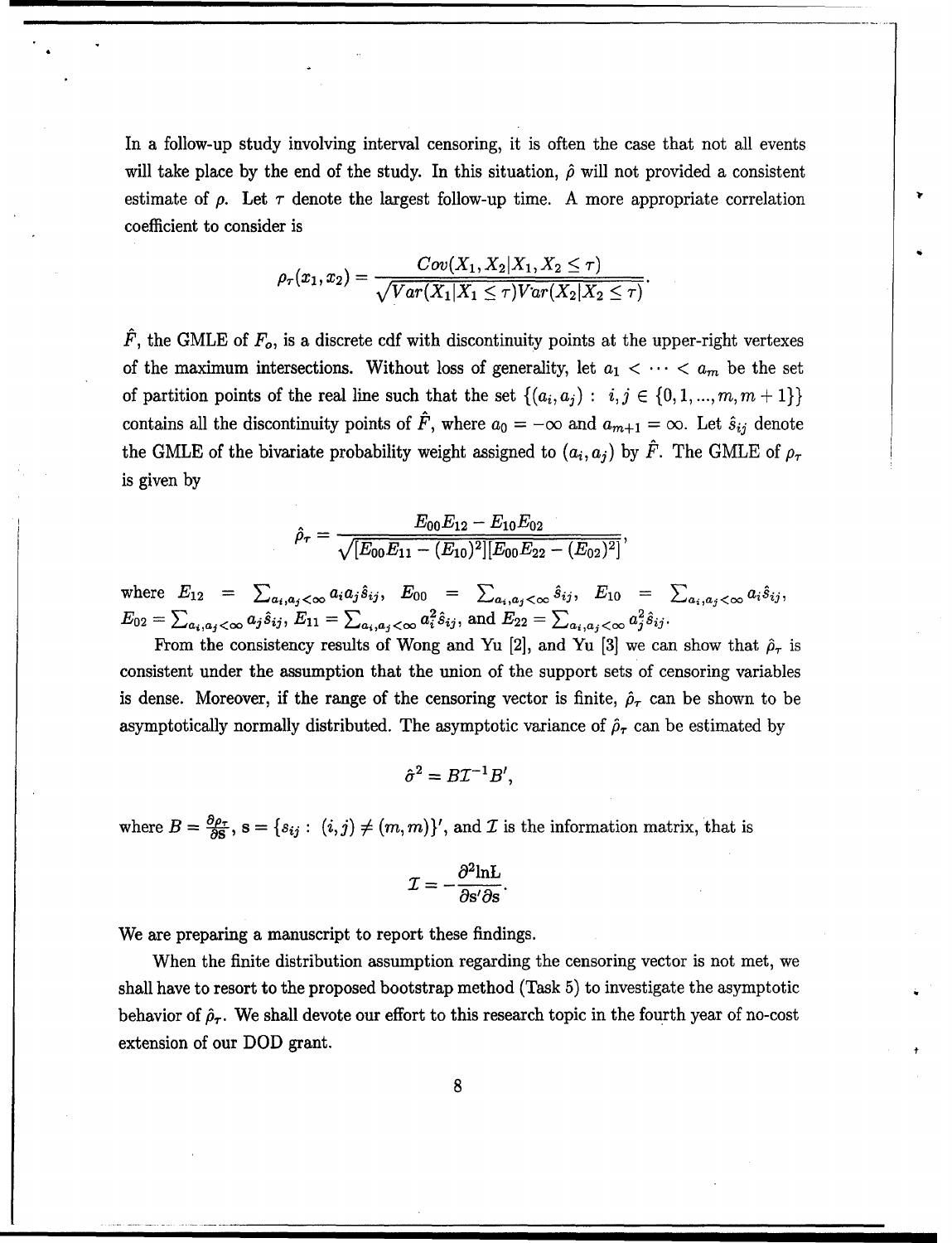# **D.** KEY RESEARCH ACCOMPLISHEMENTS

- We have expanded the scope of Task 5 to include a theoretical consideration for the GMLE  $\hat{\rho}$  of the correlation coefficient  $\rho$  between a pair of correlated time-to-event variables.
- We have established consistency and asymptotic normality of  $\hat{\rho}$  under a finite distribution assumption.

### E. REPORTABLE **OUTCOMES**

- **\*** 2 published articles in journals **:** [2], [4].
- **a** Computer programs for comprehensive GML inferences installed in http://www.math.binghamton.edu/qyu/index/html.

# F. CONCLUSIONS

In the past three year of our DOD grant, we have successfully accomplished our research objectives stated in Tasks 1 - 4 and part of Task 5. Under the multivariate interval censorship model, we have established consistency, asymptotic normality and asymptotic efficiency of the GMLE under various assumptions. We have encountered and conquered a methodological problem arising from the unexpected outcome that  $\hat{S}$  may not be unique in multivariate interval censoring. Also, we have derived asymptotic results for the GMLE of the correlation coefficient between a pair of correlated time-to-event variables under finite distribution assumption. Finally, we have implemented computer programs for carrying out the asymptotic GML procedure.

The results which we have established will be useful to breast cancer researchers pursuing chemoprevention intervention trials involving multiple surrogate endpoints biomarkers, and genetic epidemiologists conducting studies on familial aggregation of breast cancer and related cancers.